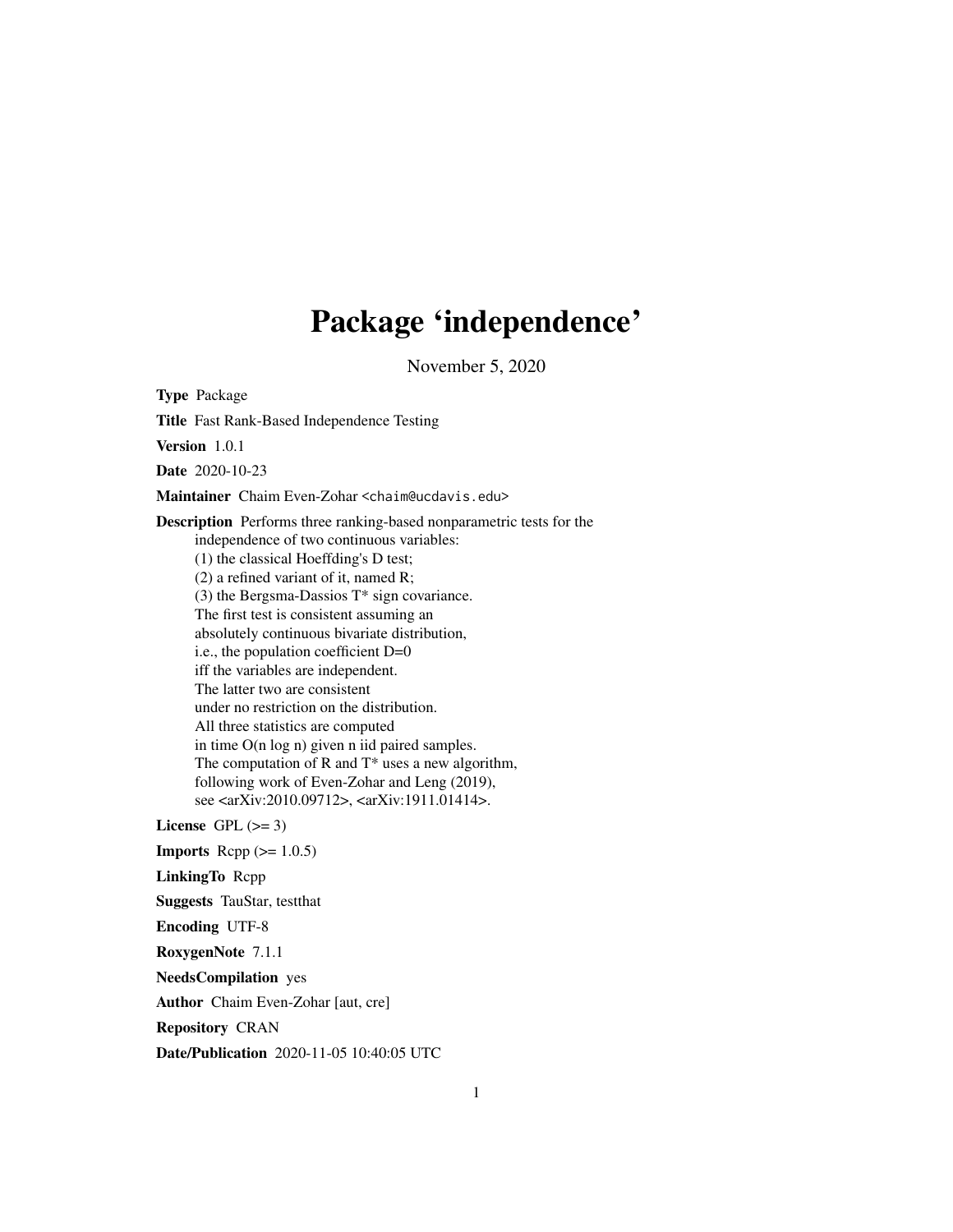### <span id="page-1-0"></span>R topics documented:

#### **Index** 2008 **[18](#page-17-0)**

.calc.hoeffding *Compute Hoeffding's D statistic*

#### Description

This is an internal CPP function, used by the R function [hoeffding.D.test](#page-6-1).

#### Usage

.calc.hoeffding(perm)

#### Arguments

| perm | An integer vector containing exactly $0,1,,n-1$ in any order. |
|------|---------------------------------------------------------------|
|      | The validity of the input is not checked by this function.    |

#### Details

Given (X1,Y1),...,(Xn,Yn), Hoeffding's Dn only depends on the permutation P that satisfies rank  $Yi = P[rank Xi]$ . This function computes Dn given P in O(n log n) time.

#### Value

Hoeffding's D statistic of perm.

The normalization is such that  $-1/60 \leq D \leq 1/30$ .

The return value -1.0 indicates an error.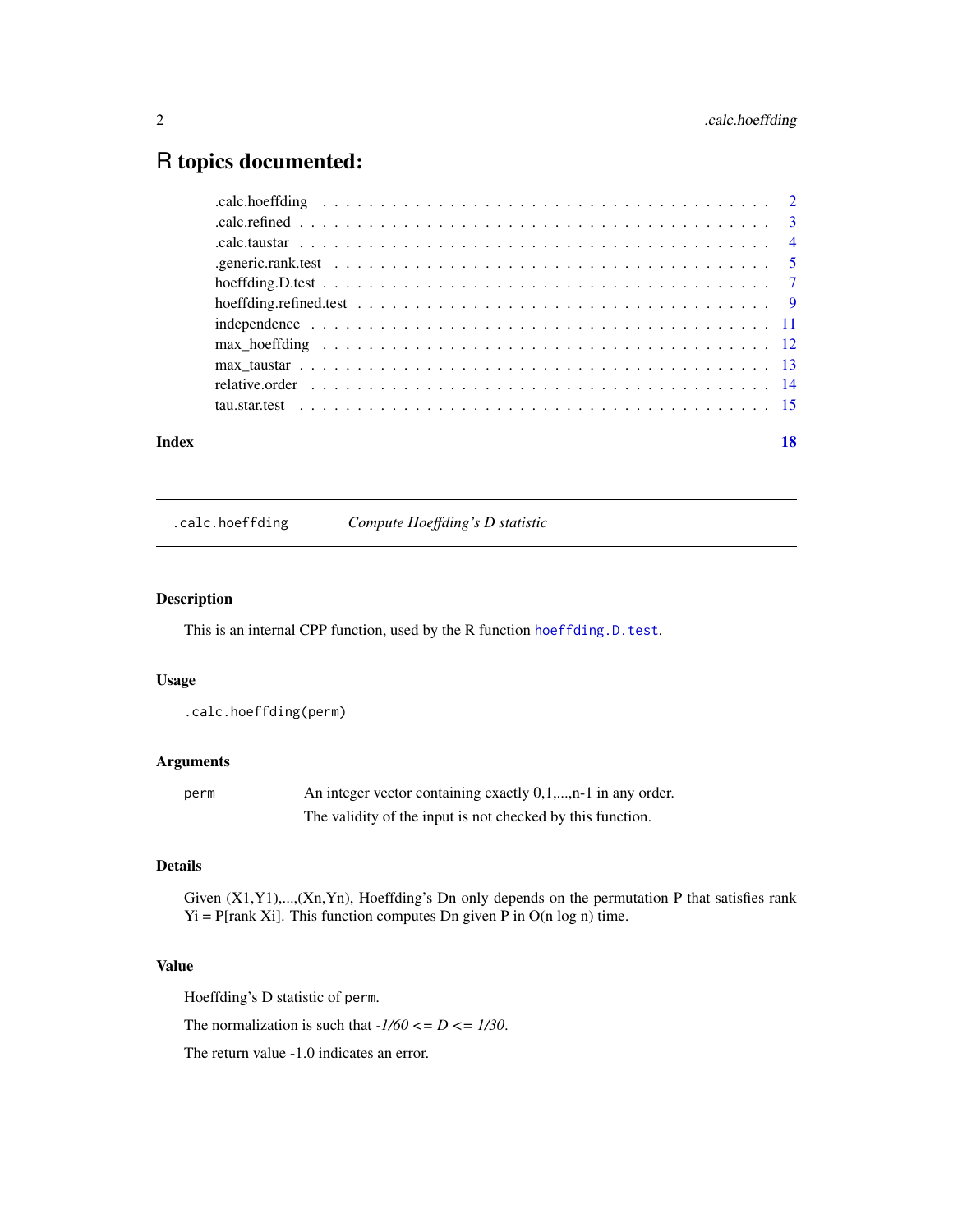#### <span id="page-2-0"></span>.calc.refined 3

#### Examples

```
.calc.hoeffding(0:4)
## [1] 0.03333333
.calc.hoeffding(c(0,3,2,1,4))## [1] -0.01666667
set.seed(397)
.calc.hoeffding(order(runif(1000))-1) * 36
## [1] 0.004349087
```
.calc.refined *Compute the refined Hoeffding statistic*

#### Description

This is an internal CPP function, used by the R function [hoeffding.refined.test](#page-8-1).

#### Usage

.calc.refined(perm)

#### Arguments

perm An integer vector containing exactly 0,1,...,n-1 in any order. The validity of the input is not checked by this function.

#### Details

Given (X1,Y1),...,(Xn,Yn), the refined Hoeffding statistic Rn only depends on the permutation P that satisfies rank Yi = P[rank Xi]. This function computes Rn given P in  $O(n \log n)$  time.

#### Value

The refined Hoeffding statistic of perm.

The normalization is such that  $-1/180 \le R \le 1/90$ .

The return value -1.0 indicates an error.

```
.calc.refined(0:4)
## [1] 0.01111111
.calc.refined(c(0,3,2,1,4))
## [1] -0.005555556
```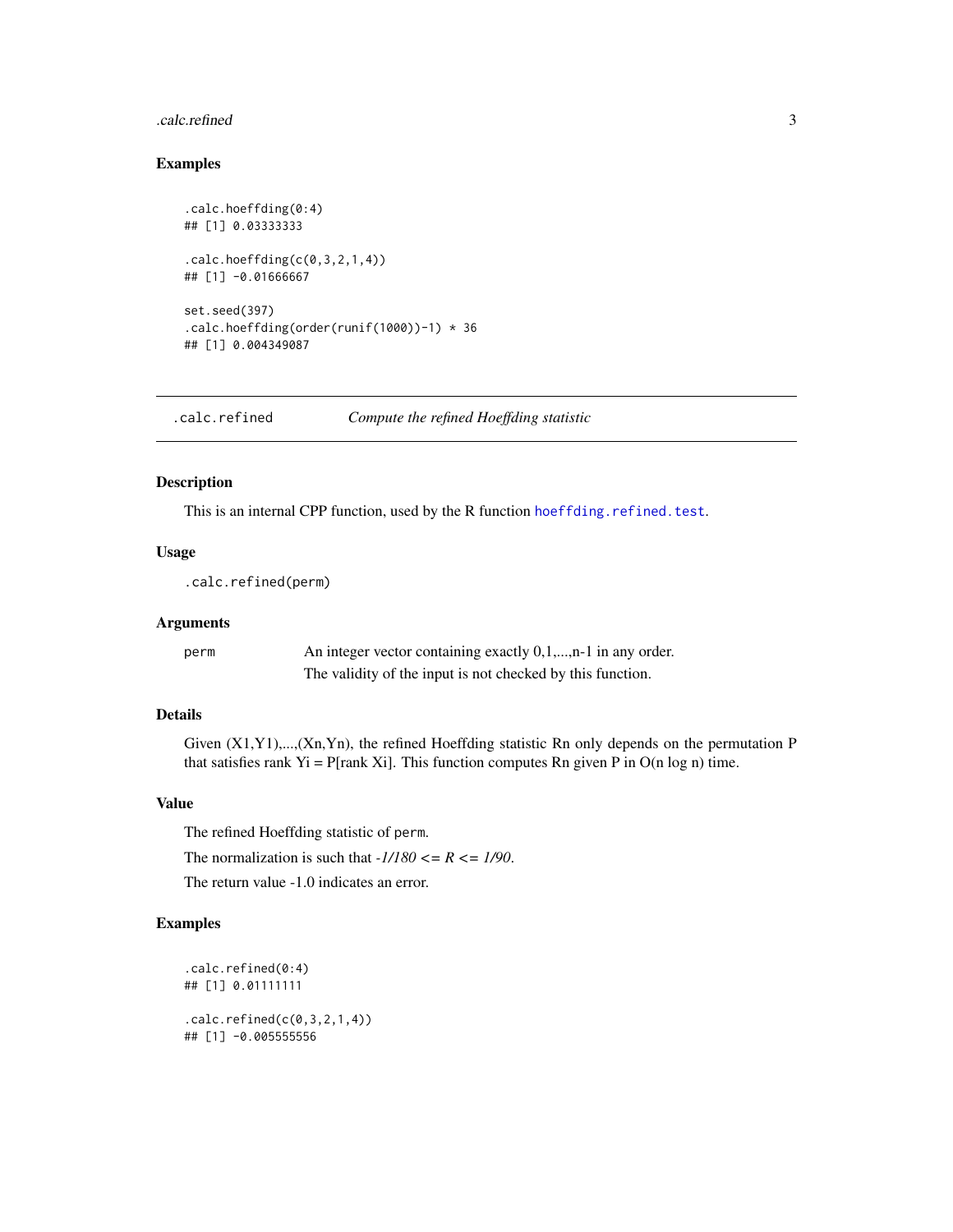```
set.seed(397)
.calc.refined(order(runif(1000))-1) * 36
## [1] 0.004414034
```
.calc.taustar *Compute the Tau\* statistic*

#### <span id="page-3-1"></span>Description

This is an internal CPP function, used by the R function [tau.star.test](#page-14-1).

#### Usage

.calc.taustar(perm)

#### Arguments

| perm | An integer vector containing exactly $0,1,,n-1$ in any order. |
|------|---------------------------------------------------------------|
|      | The validity of the input is not checked by this function.    |

#### Details

Given  $(X1,Y1)$ ,..., $(Xn,Yn)$ , the Tau\*\_n statistic only depends on the permutation P that satisfies rank Yi = P[rank Xi]. This function computes Tau\*\_n given P in  $O(n \log n)$  time.

#### Value

The Tau\* statistic of perm.

The normalization is such that  $-1/3 \leq Tau^* \leq 2/3$ .

The return value -1.0 indicates an error.

```
.calc.taustar(0:3)
## [1] 0.6666667
.calc.taustar(c(0,2,1,3))
## [1] -0.3333333
set.seed(397)
.calc.taustar(order(runif(1000))-1)
## [1] 0.004392385
```
<span id="page-3-0"></span>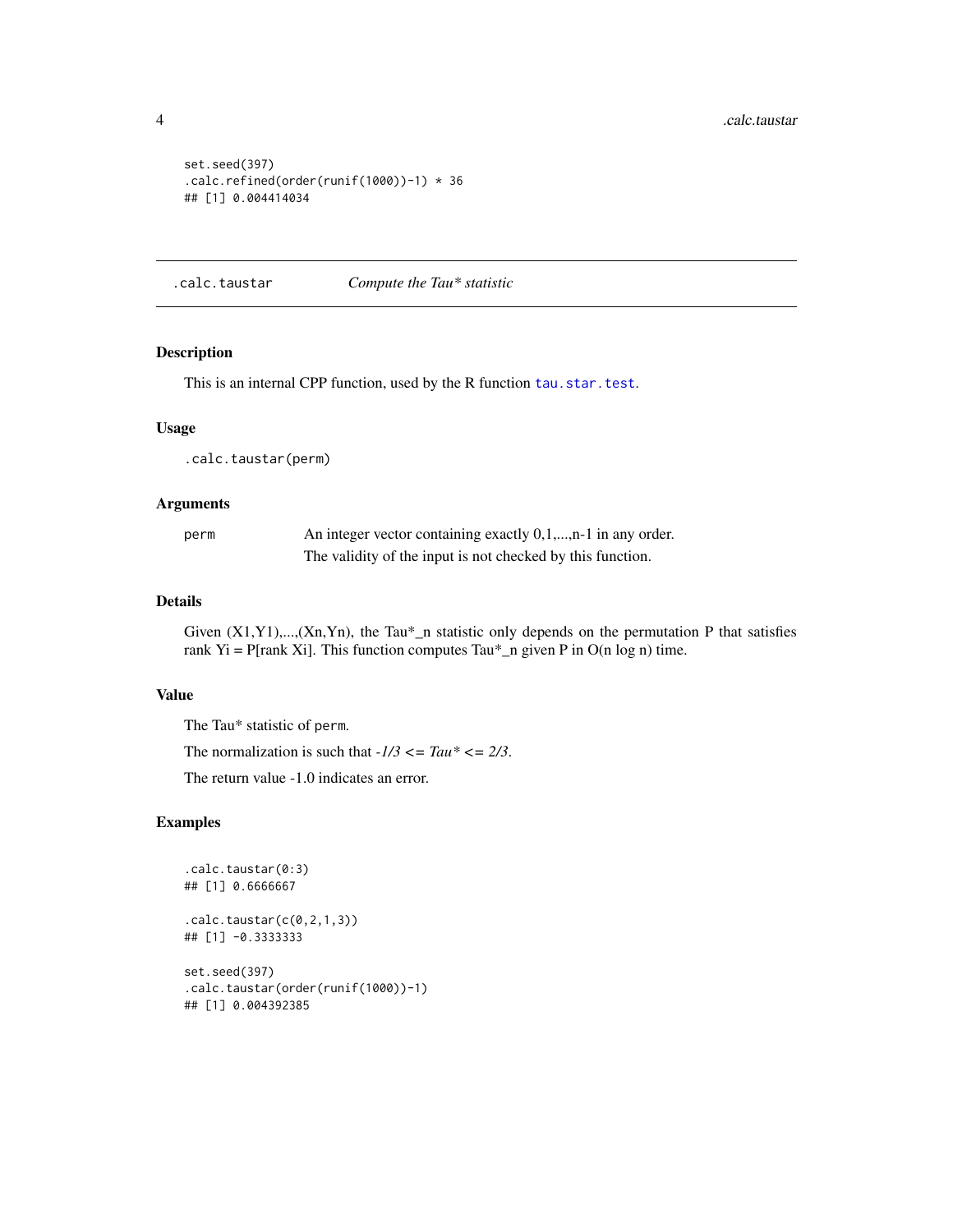<span id="page-4-0"></span>.generic.rank.test *Generic rank test for paired samples*

#### Description

An internal function unifying several nonparametric tests for paired samples.

#### Usage

```
.generic.rank.test(
 xs,
 ys,
  test,
  letter,
  description,
 na.rm = TRUE,collisions = TRUE,
 precision = 1e-05,
 limit_law_coef = 1,
 min_samples = 1,
 max_samples = Inf
)
```
#### Arguments

| xs, ys                   | Same-length numeric vectors, containing paired samples.                  |
|--------------------------|--------------------------------------------------------------------------|
| test                     | Function computing the test statistic given a relative order.            |
| letter                   | Notation for the test statistic, e.g., "D" for Hoeffding's D.            |
| description              | Full name of test.                                                       |
| $na$ . $rm$              | Logical: Should missing values, NaN, and Inf be removed?                 |
| collisions               | Logical: Warn of repeating values in xs or ys.                           |
| precision                | of p-value, between 0 and 1. Otherwise p-value=NA.                       |
|                          | limit_law_coef Scaling of test statistic for standard null distribution. |
| min_samples, max_samples |                                                                          |
|                          | Data size limits.                                                        |

#### Details

The function .generic.rank.test first calls relative.ordering with xs and ys. Then it uses the given function to compute the test statistic from the resulting permutation. The statistic is rescaled by multiplication with (n-1)\*limit\_law\_coef, where n is the sample size. Finally, it computes the p-value by calling [pHoeffInd](#page-0-0) from the package TauStar.

#### Value

A list, of class "indtest":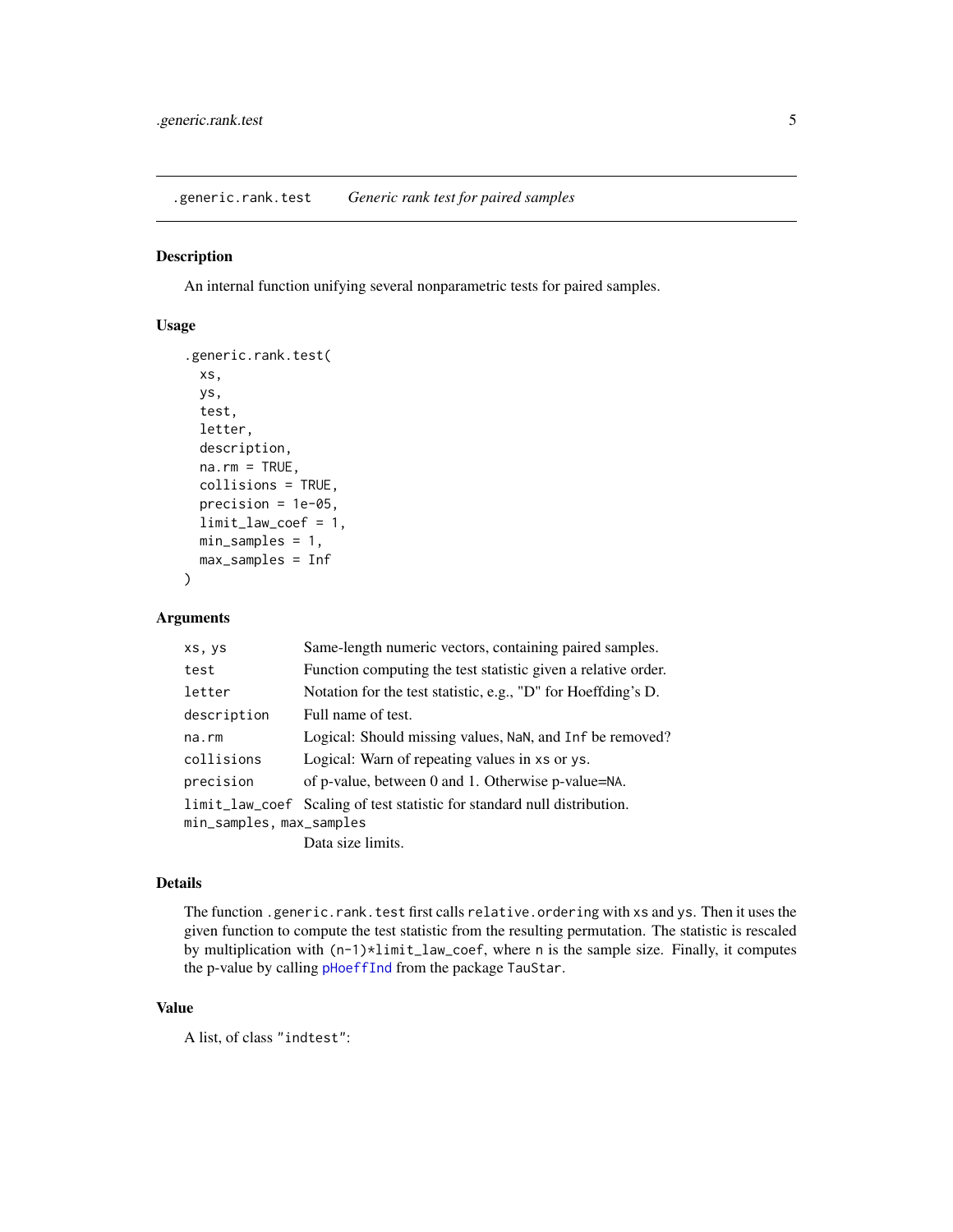<span id="page-5-0"></span>

| method      | the test's name                                              |
|-------------|--------------------------------------------------------------|
| n,          | number of data points used                                   |
| $Tn/Dn/Rn/$ | the test statistic, measure of dependence                    |
| scaled      | the test statistic rescaled for a standard null distribution |
| p.value     | the asymptotic p-value, by TauStar::pHoeffInd                |

#### P-value

The null distribution of the test statistic was described by Hoeffding. The p-value is approximated by calling the function [pHoeffInd](#page-0-0) from the package TauStar by Luca Weihs.

By default, the p-value's precision parameter is set to 1e-5. It seems that better precision would cost a considerable amount of time, especially for large values of the test statistic. It is therefore recommended to modify this parameter only upon need.

In case that TauStar is unavailable, or to save time in repeated use, set precision = 1 to avoid computing p-values altogether. The scaled test statistic may be used instead. Its asymptotic distribution does not depend on any parameter. Also the raw test statistic may be used, descriptively, as a measure of dependence. Only its accuracy depends on the sample size.

#### **Ties**

This package currently assumes that the variables under consideration are non-atomic, so that ties are not expected, other than by occasional effects of numerical precision. Addressing ties rigorously is left for future versions.

The flag collisions = TRUE invokes checking for ties in xs and in ys, and produces an appropriate warning if they exist. The current implementation breaks such ties arbitrarily, not randomly.

By the averaging nature of the test statistic, it seems that a handful of ties should not be of much concern. In case of more than a handful of ties, our current advice to the user is to break them uniformly at random beforehand.

#### Big Data

The test statistic is computed in almost linear time,  $O(n \log n)$ , given a sample of size n. Its computation involves integer arithmetics of order  $n^4$  or  $n^5$ , which should fit into an integer data type supported by the compiler.

Most 64-bit compilers emulate 128-bit arithmetics. Otherwise we use the standard 64-bit arithmetics. Find the upper limits of your environment using

- 1. [max\\_taustar\(](#page-12-1))
- 2. [max\\_hoeffding\(](#page-11-1))

Another limitation is 2^31-1, the maximum size and value of an integer vector in a 32-bit build of R. This is only relevant for the tau star statistic in 128-bit mode, which could otherwise afford about three times that size. If your sample size falls in this range, try recompiling the function [.calc.taustar](#page-3-1) according to the instructions in the cpp source file.

#### See Also

[independence](#page-10-1), [relative.order](#page-13-1), [tau.star.test](#page-14-1), [hoeffding.D.test](#page-6-1), [hoeffding.refined.test](#page-8-1)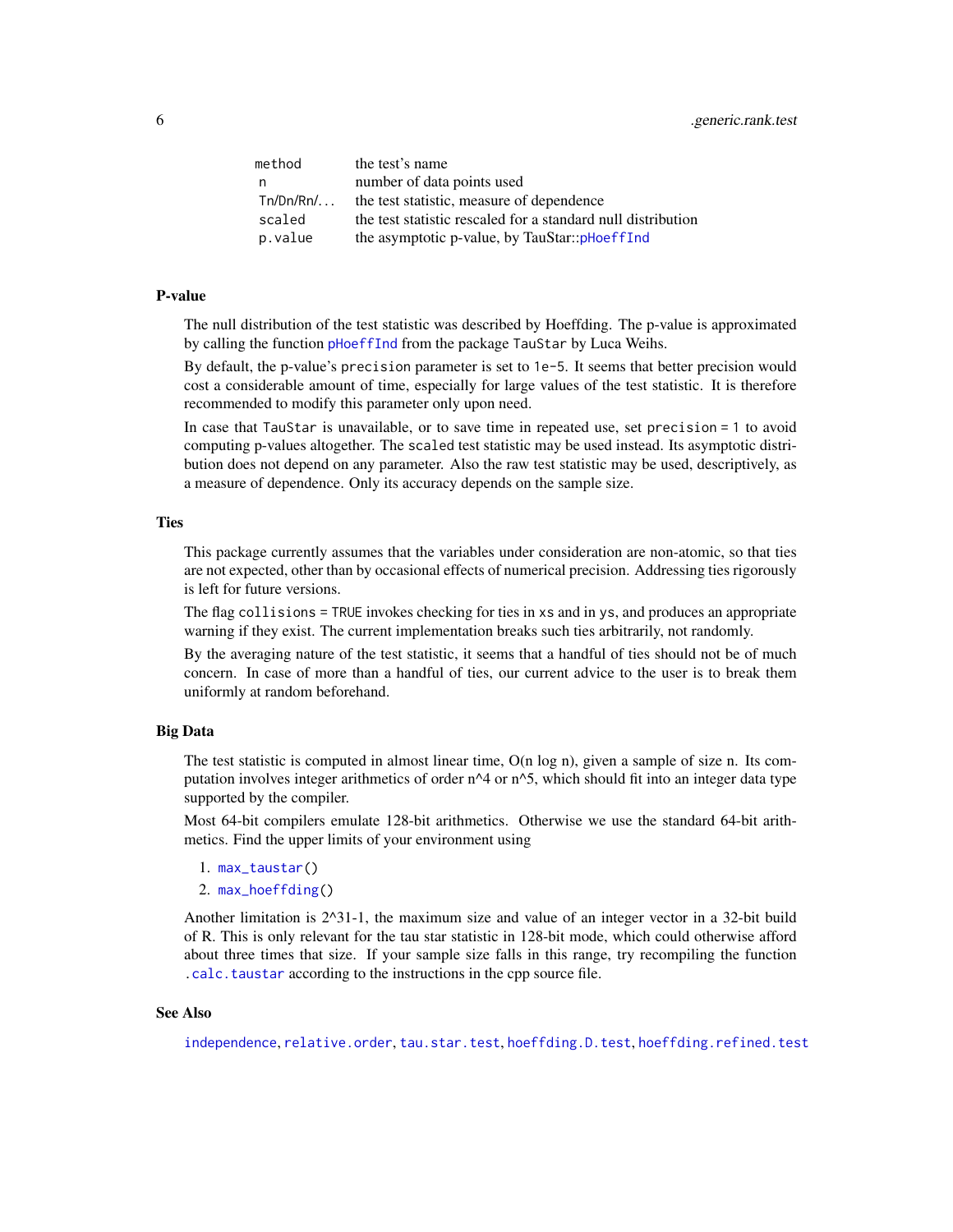#### <span id="page-6-1"></span><span id="page-6-0"></span>Description

The function hoeffding.D.test provides independence testing for two continuous numeric variables, that is consistent for absolutely-continuous alternative bivariate distributions. It implements the classical D statistic by Hoeffding, which in terms of CDFs estimates the integral of (Fxy- $Fx*Fy)^2$  dFxy. It may also be expressed in terms of the ordering types of quintuples of data points. Its efficient O(n log n) computation seems to be new in R.

#### Usage

```
hoeffding.D.test(xs, ys, na.rm = TRUE, collisions = TRUE, precision = 1e-05)
```
#### Arguments

| XS, yS     | Same-length numeric vectors, containing paired samples.  |
|------------|----------------------------------------------------------|
| na.rm      | Logical: Should missing values, NaN, and Inf be removed? |
| collisions | Logical: Warn of repeating values in xs or ys.           |
| precision  | of p-value, between 0 and 1. Otherwise p-value=NA.       |

#### Value

A list, of class "indtest":

| method      | the test's name                                              |
|-------------|--------------------------------------------------------------|
| n           | number of data points used                                   |
| $Tn/Dn/Rn/$ | the test statistic, measure of dependence                    |
| scaled      | the test statistic rescaled for a standard null distribution |
| p.value     | the asymptotic p-value, by TauStar::pHoeffInd                |

#### P-value

The null distribution of the test statistic was described by Hoeffding. The p-value is approximated by calling the function [pHoeffInd](#page-0-0) from the package TauStar by Luca Weihs.

By default, the p-value's precision parameter is set to 1e-5. It seems that better precision would cost a considerable amount of time, especially for large values of the test statistic. It is therefore recommended to modify this parameter only upon need.

In case that TauStar is unavailable, or to save time in repeated use, set precision = 1 to avoid computing p-values altogether. The scaled test statistic may be used instead. Its asymptotic distribution does not depend on any parameter. Also the raw test statistic may be used, descriptively, as a measure of dependence. Only its accuracy depends on the sample size.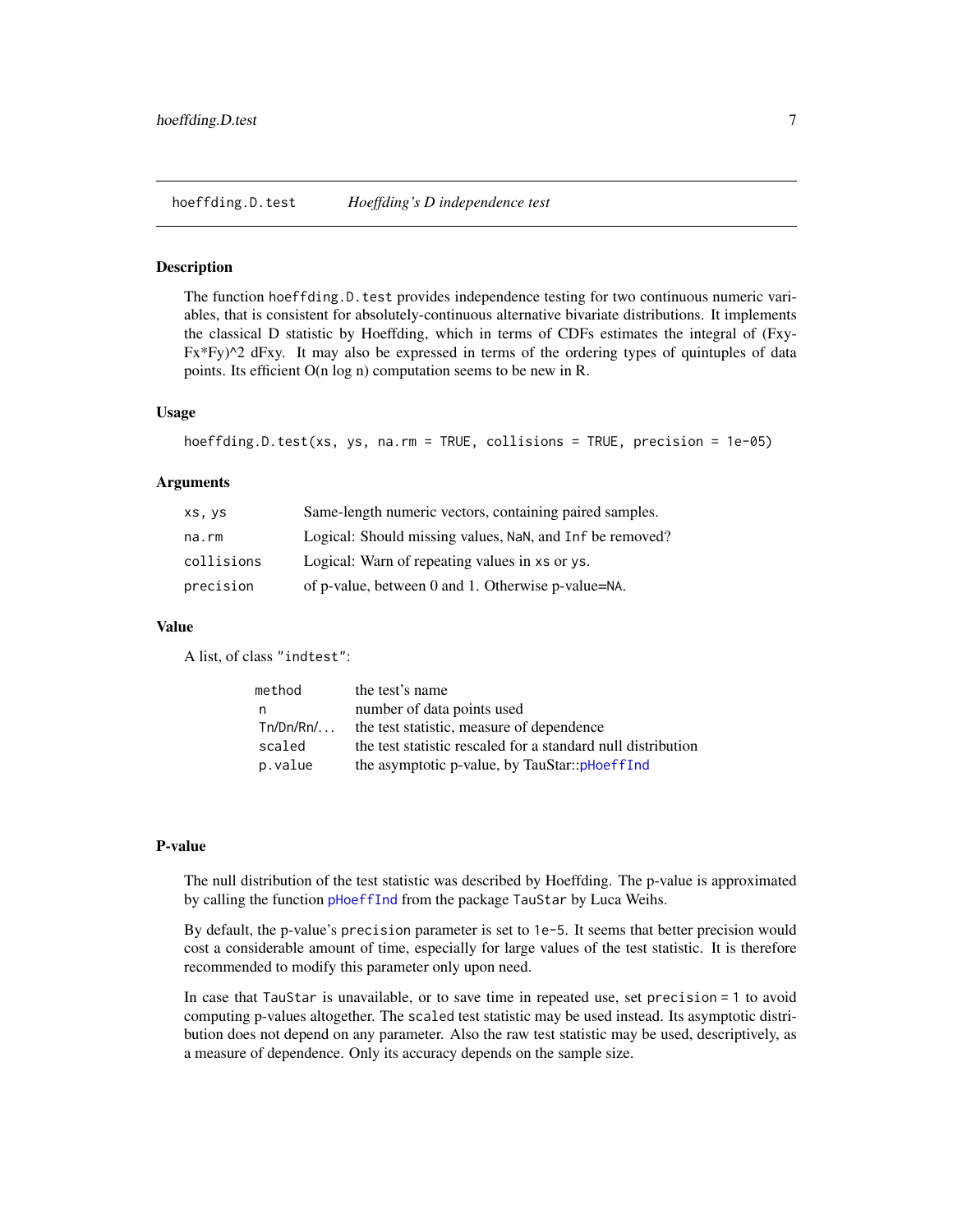This package currently assumes that the variables under consideration are non-atomic, so that ties are not expected, other than by occasional effects of numerical precision. Addressing ties rigorously is left for future versions.

The flag collisions = TRUE invokes checking for ties in xs and in ys, and produces an appropriate warning if they exist. The current implementation breaks such ties arbitrarily, not randomly.

By the averaging nature of the test statistic, it seems that a handful of ties should not be of much concern. In case of more than a handful of ties, our current advice to the user is to break them uniformly at random beforehand.

#### Big Data

The test statistic is computed in almost linear time,  $O(n \log n)$ , given a sample of size n. Its computation involves integer arithmetics of order  $n^4$  or  $n^6$ , which should fit into an integer data type supported by the compiler.

Most 64-bit compilers emulate 128-bit arithmetics. Otherwise we use the standard 64-bit arithmetics. Find the upper limits of your environment using

- 1. [max\\_taustar\(](#page-12-1))
- 2. [max\\_hoeffding\(](#page-11-1))

Another limitation is 2^31-1, the maximum size and value of an integer vector in a 32-bit build of R. This is only relevant for the tau star statistic in 128-bit mode, which could otherwise afford about three times that size. If your sample size falls in this range, try recompiling the function [.calc.taustar](#page-3-1) according to the instructions in the cpp source file.

#### References

Hoeffding, Wassily. "A non-parametric test of independence." The annals of mathematical statistics (1948): 546-557.

Luca Weihs (2019). TauStar: Efficient Computation and Testing of the Bergsma-Dassios Sign Covariance. R package version 1.1.4. https://CRAN.R-project.org/package=TauStar

Frank E Harrell Jr, with contributions from Charles Dupont and many others. (2020). Hmisc: Harrell Miscellaneous. R package version 4.4-0. https://CRAN.R-project.org/package=Hmisc

Even-Zohar, Chaim. "independence: Fast Rank Tests." arXiv preprint arXiv:2010.09712 (2020).

#### See Also

[independence](#page-10-1), [tau.star.test](#page-14-1), [hoeffding.refined.test](#page-8-1)

#### Examples

## independent, \$p.value is 0.2582363 set.seed(123) hoeffding.D.test(rnorm(10000),rnorm(10000))

<span id="page-7-0"></span>

#### **Ties**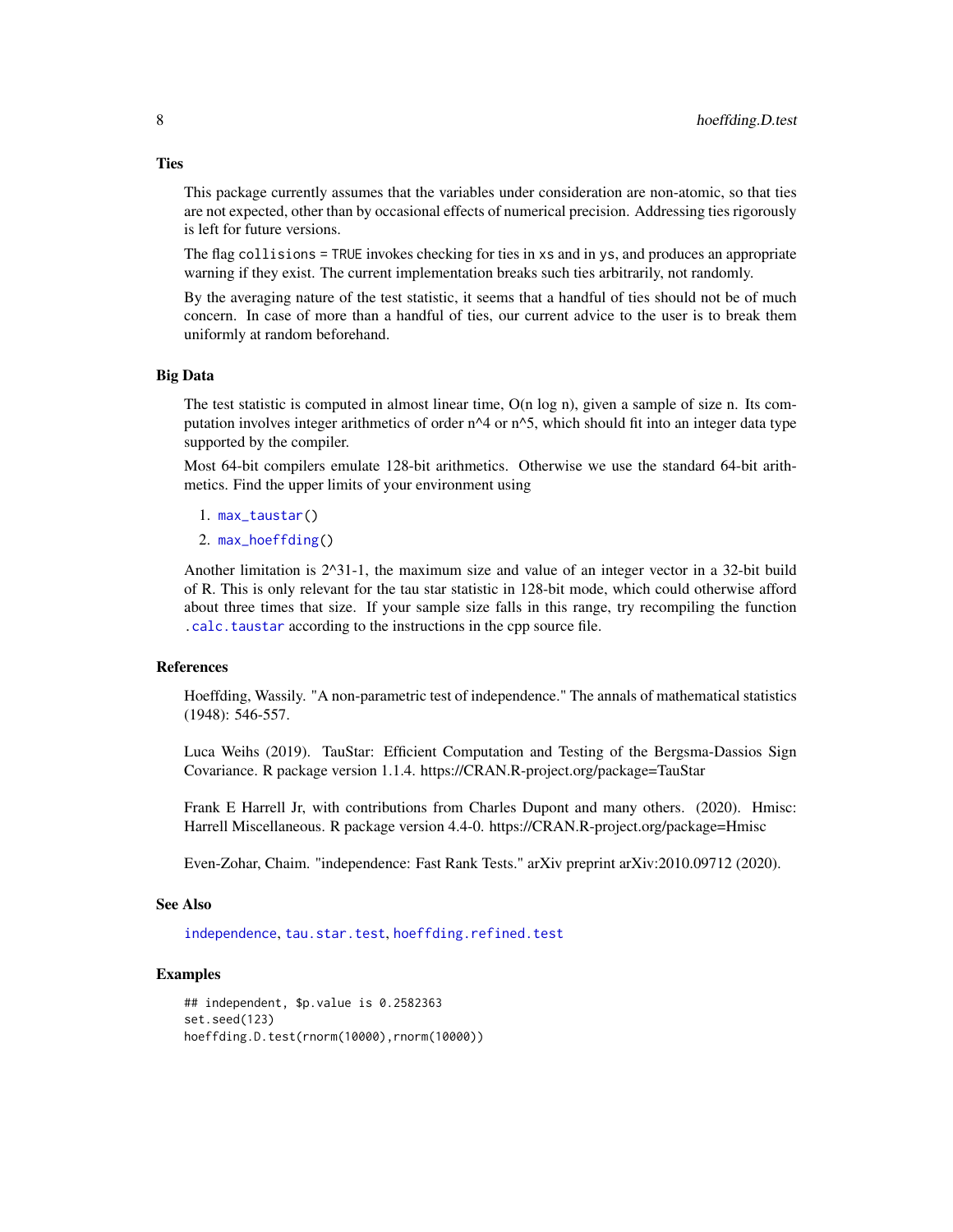```
## dependent, even though uncorrelated, $p.value is 0.0002891223
set.seed(123)
hoeffding.D.test(rnorm(10000,0,3001:13000), rnorm(10000,0,3001:13000))
```
#### <span id="page-8-1"></span>hoeffding.refined.test

*The refined Hoeffding independence test*

#### Description

The function hoeffding.refined.test provides independence testing for two continuous numeric variables, that is consistent for all alternatives. The test statistic is a variant of the classical Hoeffding's D statistic. In terms of CDFs, it estimates the integral of  $(Fxy-Fx*Fy)^2$  dFx dFy, based on the ordering types of quintuples of data points. This test statistic is efficiently computed via a new O(n log n)-time algorithm, following work of Even-Zohar and Leng.

#### Usage

```
hoeffding.refined.test(
  xs,
 ys,
  na.rm = TRUE,collisions = TRUE,
  precision = 1e-05
)
```
#### Arguments

| XS, yS     | Same-length numeric vectors, containing paired samples.  |
|------------|----------------------------------------------------------|
| na.rm      | Logical: Should missing values, NaN, and Inf be removed? |
| collisions | Logical: Warn of repeating values in xs or ys.           |
| precision  | of p-value, between 0 and 1. Otherwise p-value=NA.       |

#### Value

A list, of class "indtest":

| method      | the test's name                                              |
|-------------|--------------------------------------------------------------|
| n           | number of data points used                                   |
| $Tn/Dn/Rn/$ | the test statistic, measure of dependence                    |
| scaled      | the test statistic rescaled for a standard null distribution |
| p.value     | the asymptotic p-value, by TauStar::pHoeffInd                |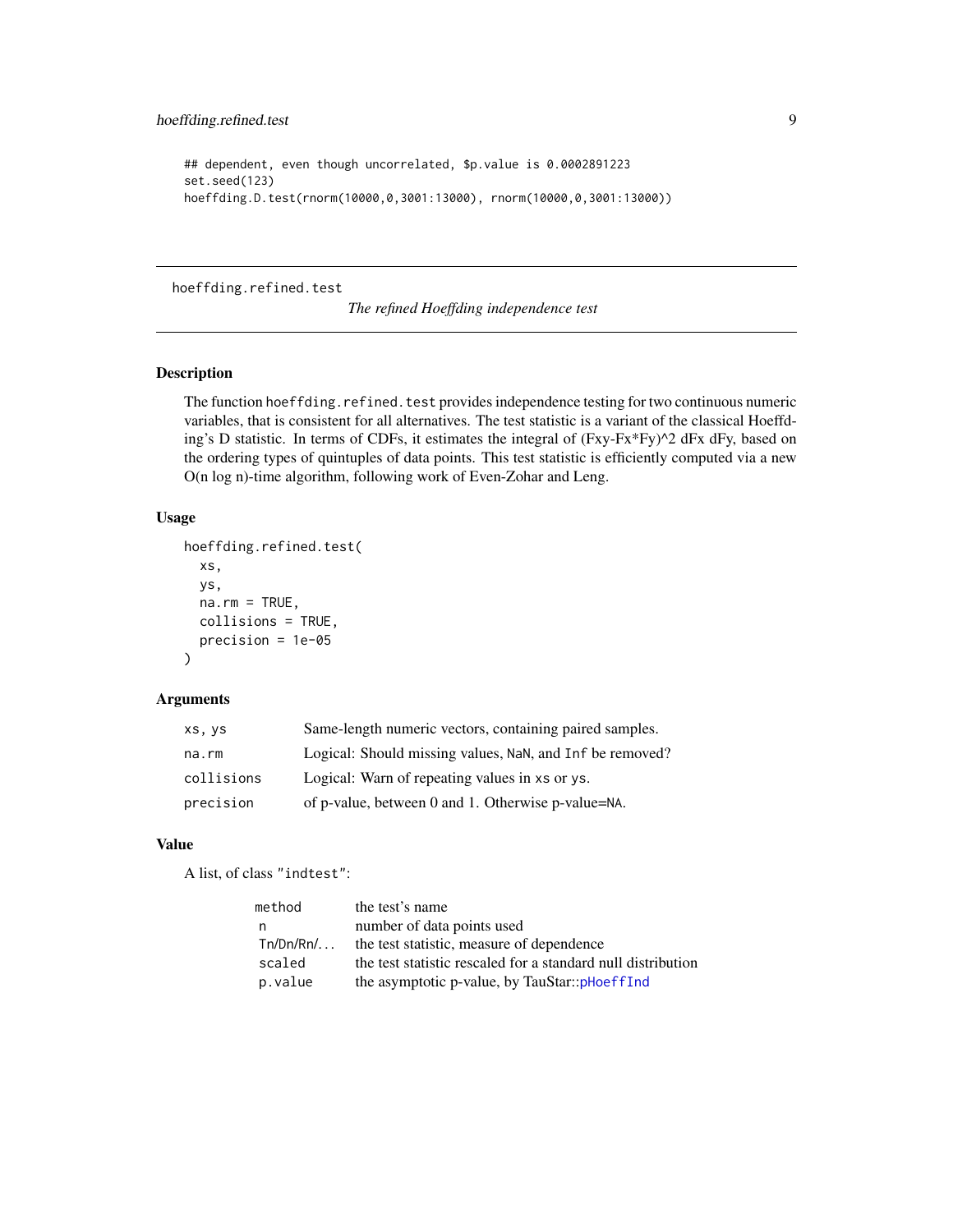#### <span id="page-9-0"></span>P-value

The null distribution of the test statistic was described by Hoeffding. The p-value is approximated by calling the function [pHoeffInd](#page-0-0) from the package TauStar by Luca Weihs.

By default, the p-value's precision parameter is set to 1e-5. It seems that better precision would cost a considerable amount of time, especially for large values of the test statistic. It is therefore recommended to modify this parameter only upon need.

In case that TauStar is unavailable, or to save time in repeated use, set precision = 1 to avoid computing p-values altogether. The scaled test statistic may be used instead. Its asymptotic distribution does not depend on any parameter. Also the raw test statistic may be used, descriptively, as a measure of dependence. Only its accuracy depends on the sample size.

#### **Ties**

This package currently assumes that the variables under consideration are non-atomic, so that ties are not expected, other than by occasional effects of numerical precision. Addressing ties rigorously is left for future versions.

The flag collisions = TRUE invokes checking for ties in xs and in ys, and produces an appropriate warning if they exist. The current implementation breaks such ties arbitrarily, not randomly.

By the averaging nature of the test statistic, it seems that a handful of ties should not be of much concern. In case of more than a handful of ties, our current advice to the user is to break them uniformly at random beforehand.

#### Big Data

The test statistic is computed in almost linear time,  $O(n \log n)$ , given a sample of size n. Its computation involves integer arithmetics of order  $n^4$  or  $n^5$ , which should fit into an integer data type supported by the compiler.

Most 64-bit compilers emulate 128-bit arithmetics. Otherwise we use the standard 64-bit arithmetics. Find the upper limits of your environment using

- 1. [max\\_taustar\(](#page-12-1))
- 2. [max\\_hoeffding\(](#page-11-1))

Another limitation is 2^31-1, the maximum size and value of an integer vector in a 32-bit build of R. This is only relevant for the tau star statistic in 128-bit mode, which could otherwise afford about three times that size. If your sample size falls in this range, try recompiling the function [.calc.taustar](#page-3-1) according to the instructions in the cpp source file.

#### References

Hoeffding, Wassily. "A non-parametric test of independence." The annals of mathematical statistics (1948): 546-557.

Yanagimoto, Takemi. "On measures of association and a related problem." Annals of the Institute of Statistical Mathematics 22.1 (1970): 57-63.

Luca Weihs (2019). TauStar: Efficient Computation and Testing of the Bergsma-Dassios Sign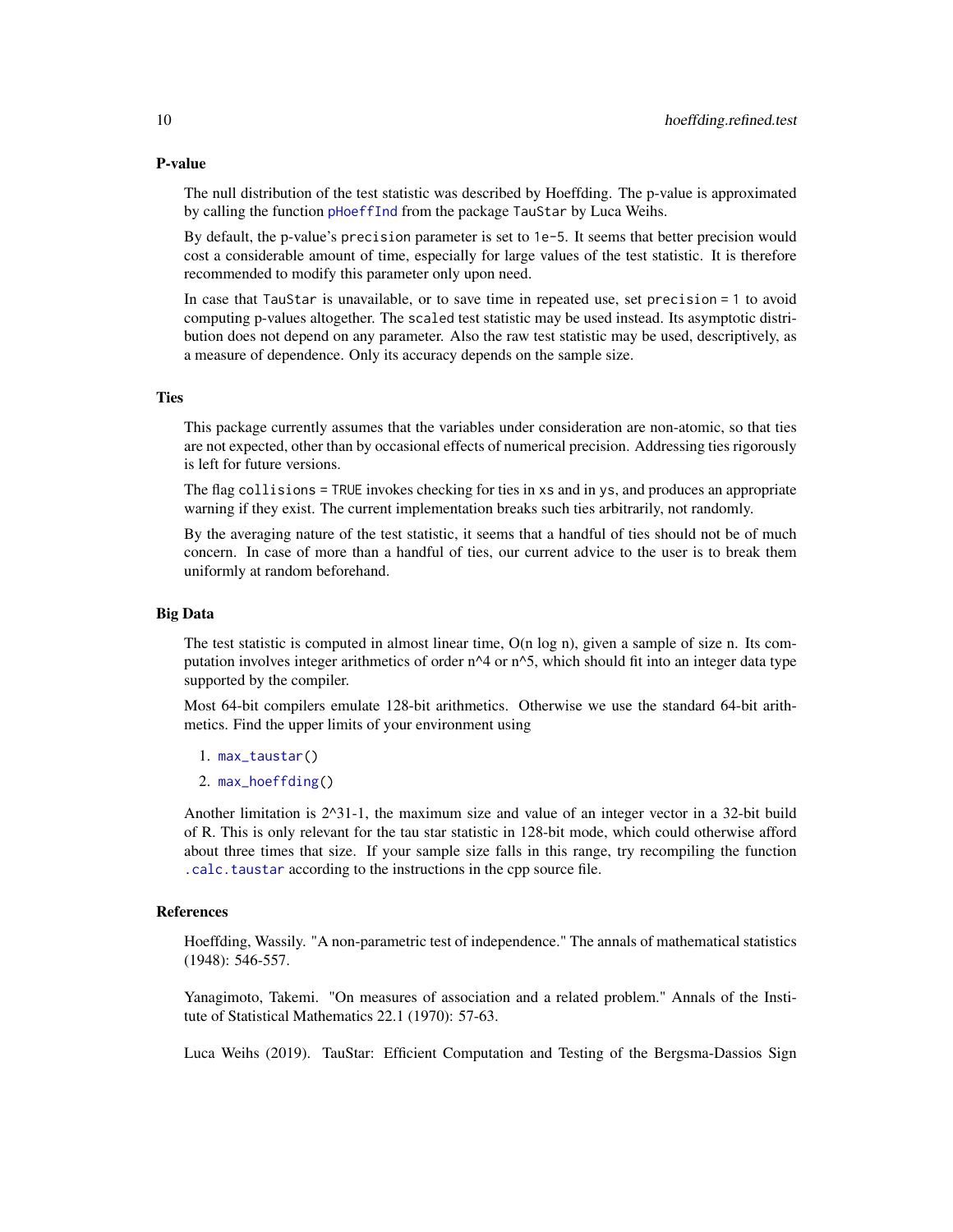#### <span id="page-10-0"></span>independence 11

Covariance. R package version 1.1.4. https://CRAN.R-project.org/package=TauStar

Even-Zohar, Chaim. "Patterns in Random Permutations." arXiv preprint arXiv:1811.07883 (2018).

Even-Zohar, Chaim, and Calvin Leng. "Counting Small Permutation Patterns." arXiv preprint arXiv:1911.01414 (2019).

Even-Zohar, Chaim. "independence: Fast Rank Tests." arXiv preprint arXiv:2010.09712 (2020).

#### See Also

[independence](#page-10-1), [tau.star.test](#page-14-1), [hoeffding.D.test](#page-6-1),

#### Examples

```
## independent, $p.value is 0.258636
set.seed(123)
hoeffding.refined.test(rnorm(10000),rnorm(10000))
```

```
## dependent, even though uncorrelated, $p.value is 0.0003017679
set.seed(123)
hoeffding.refined.test(rnorm(10000,0,3001:13000), rnorm(10000,0,3001:13000))
```
<span id="page-10-1"></span>independence *independence*

#### Description

Fast Rank-Based Independence Testing

#### Details

The package independence provides three ranking-based nonparametric tests for the independence of two continuous variables X and Y:

- 1. the classical Hoeffding's D test: [hoeffding.D.test](#page-6-1)
- 2. a refined variant of it, named R: [hoeffding.refined.test](#page-8-1)
- 3. the Bergsma-Dassios T\* sign covariance: [tau.star.test](#page-14-1)

The first test is consistent assuming an absolutely continuous joint distribution, i.e., the population coefficient D=0 iff the variables are independent. The latter two are consistent under no restriction on the distribution.

Given an iid sample  $(X1,Y1),..., (Xn,Yn)$ , all three statistics are computed in time  $O(n \log n)$  improving upon previous implementations. The statistics R and  $T^*$  are computed by a new algorithm, following work of Even-Zohar and Leng. It is based on the fast counting of certain patterns in the permutation that relates the ranks of X and Y. See [arxiv:2010.09712] and references therein.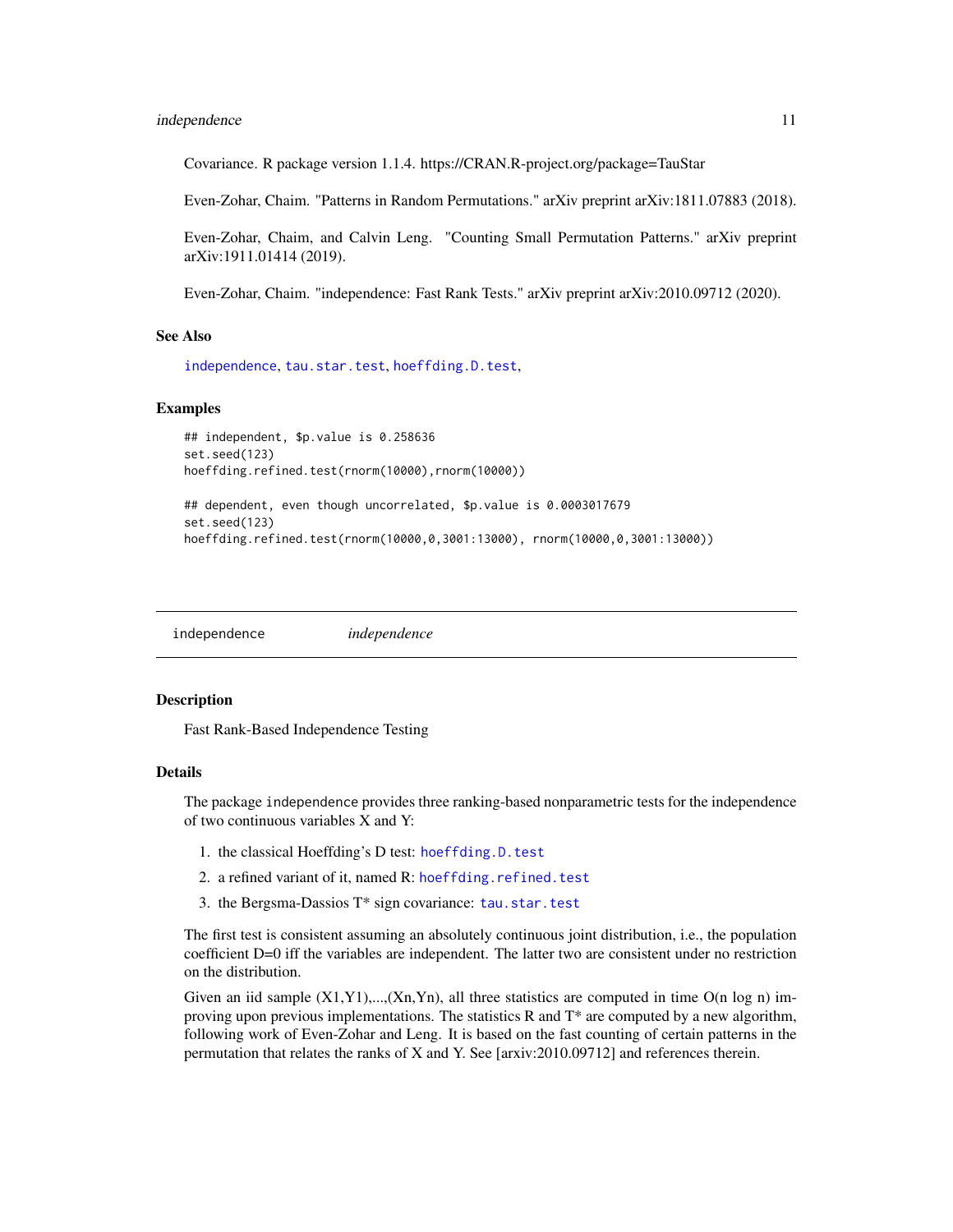#### <span id="page-11-0"></span>Author(s)

Chaim Even-Zohar <<chaim@ucdavis.edu>>

#### See Also

[tau.star.test](#page-14-1), [hoeffding.D.test](#page-6-1), [hoeffding.refined.test](#page-8-1) [relative.order](#page-13-1)

#### Examples

library(independence)

```
## independent
set.seed(123)
xs = rnorm(10000)
ys = rnorm(10000)
hoeffding.D.test(xs,ys)
hoeffding.refined.test(xs,ys)
tau.star.test(xs,ys)
## dependent, even though uncorrelated
set.seed(123)
xs = rnorm(10000,0,3001:13000)
ys = rnorm(10000,0,3001:13000)
hoeffding.D.test(xs,ys)
hoeffding.refined.test(xs,ys)
tau.star.test(xs,ys)
## dependent but not absolutely continuous, fools Hoeffding's D
set.seed(123)
xs = runif(200)f = function(x, y) ifelse(x>y, pmin(y,x/2), pmax(y,(x+1)/2))
ys = f(xs, runif(200))hoeffding.D.test(xs,ys)
hoeffding.refined.test(xs,ys)
tau.star.test(xs,ys)
```
<span id="page-11-1"></span>max\_hoeffding *Maximum data size for Hoeffding's statistics*

#### Description

Data at most this size should not cause an overflow in the computation of Hoeffding's D statistic or its refinement. This may depend on the availability of 64-bit or 128-bit words to the compiler in use.

#### Usage

max\_hoeffding()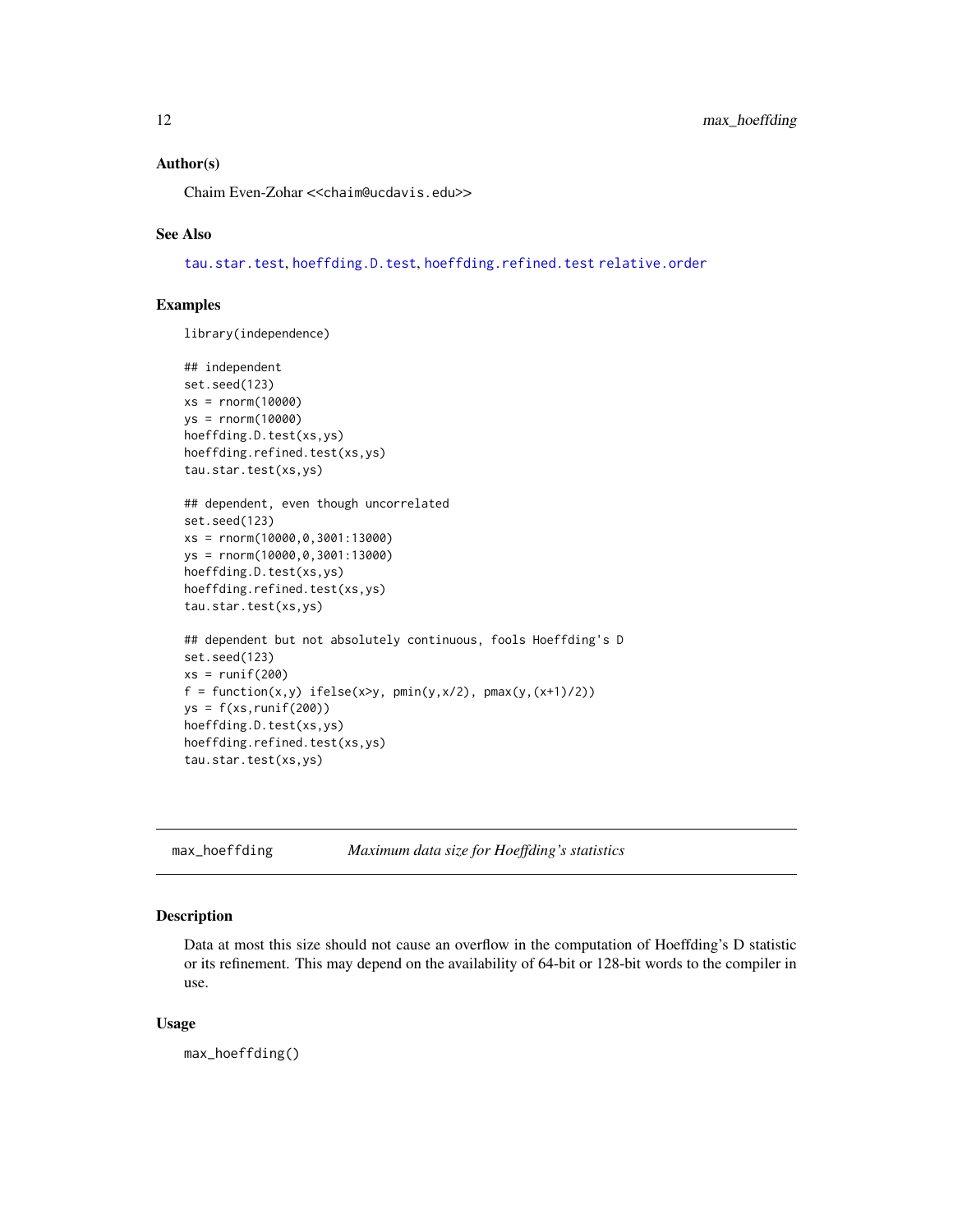#### <span id="page-12-0"></span>max\_taustar 13

#### Value

100413509 in 128-bit mode, 14081 in 64-bit mode.

#### See Also

[hoeffding.D.test](#page-6-1) [hoeffding.refined.test](#page-8-1)

#### Examples

max\_hoeffding()

<span id="page-12-1"></span>max\_taustar *Maximum data size for the T\* statistic*

#### Description

Data at most this size should not cause an overflow in the computation of Tau\*. This may depend on the availability of 64-bit or 128-bit words to the compiler in use.

#### Usage

max\_taustar()

#### Value

6721987087 in 128-bit mode, 102569 in 64-bit mode.

#### See Also

[tau.star.test](#page-14-1)

#### Examples

max\_taustar()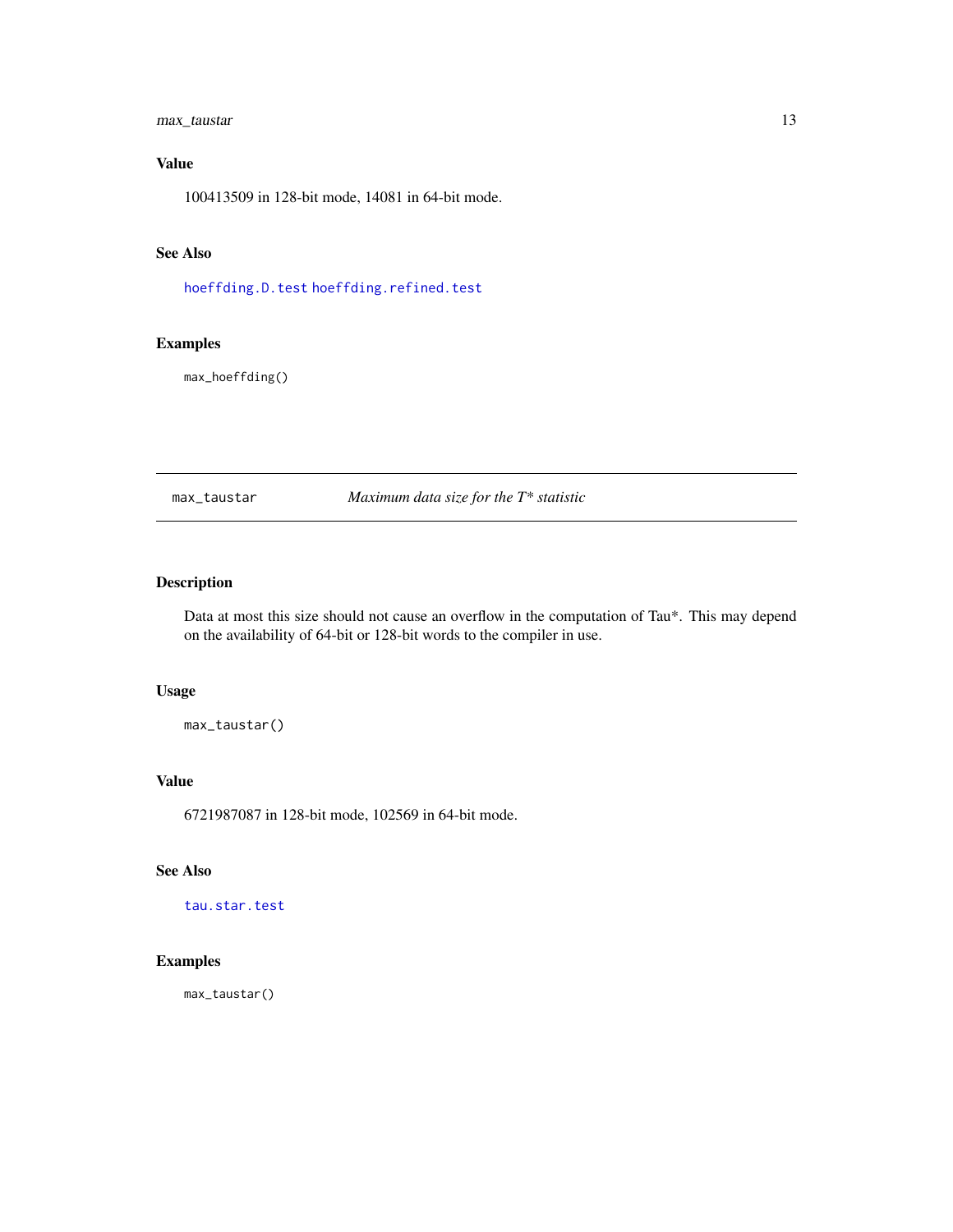<span id="page-13-1"></span><span id="page-13-0"></span>

#### Description

Given  $(X1, Y1)$ ,..., $(Xn, Yn)$ , many nonparametric statistics depend only on the permutation P that satisfies rank Yi = P[rank Xi]. The function relative\_order computes such P given  $X1, ..., Xn$  and Y1,...,Yn.

#### Usage

```
relative.order(xs, ys, na.rm = TRUE, collisions = TRUE)
```
#### Arguments

| xs, ys     | Numeric vectors of same length.                          |
|------------|----------------------------------------------------------|
| na.rm      | Logical: Should missing values, NaN, and Inf be removed? |
| collisions | Logical: Warn of repeating values in xs or ys.           |

#### Details

By default, the function removes missing values, and warns of repeating values. Then it computes the relative order by calling the base R function [order](#page-0-0) twice: order(xs[order(ys)]).

Ties may be broken arbitrarily, depending on the behavior of the function order.

#### Value

An integer vector which describes the ordering of the second argument ys, in terms of the ordering of the corresponding values in the first argument xs.

For example, if  $x \le 3$ ] is the ith smallest and  $y \le 3$ ] is the jth smallest, then the returned value in position i is j.

```
relative.order(1:5, c(10,30,50,40,20))
## [1] 1 3 5 4 2
relative.order(c(1,2,5,3,4), c(10,30,50,40,20))
## [1] 1 3 4 2 5
set.seed(123)
relative.order(runif(8), runif(8))
## [1] 5 4 8 1 3 2 7 6
```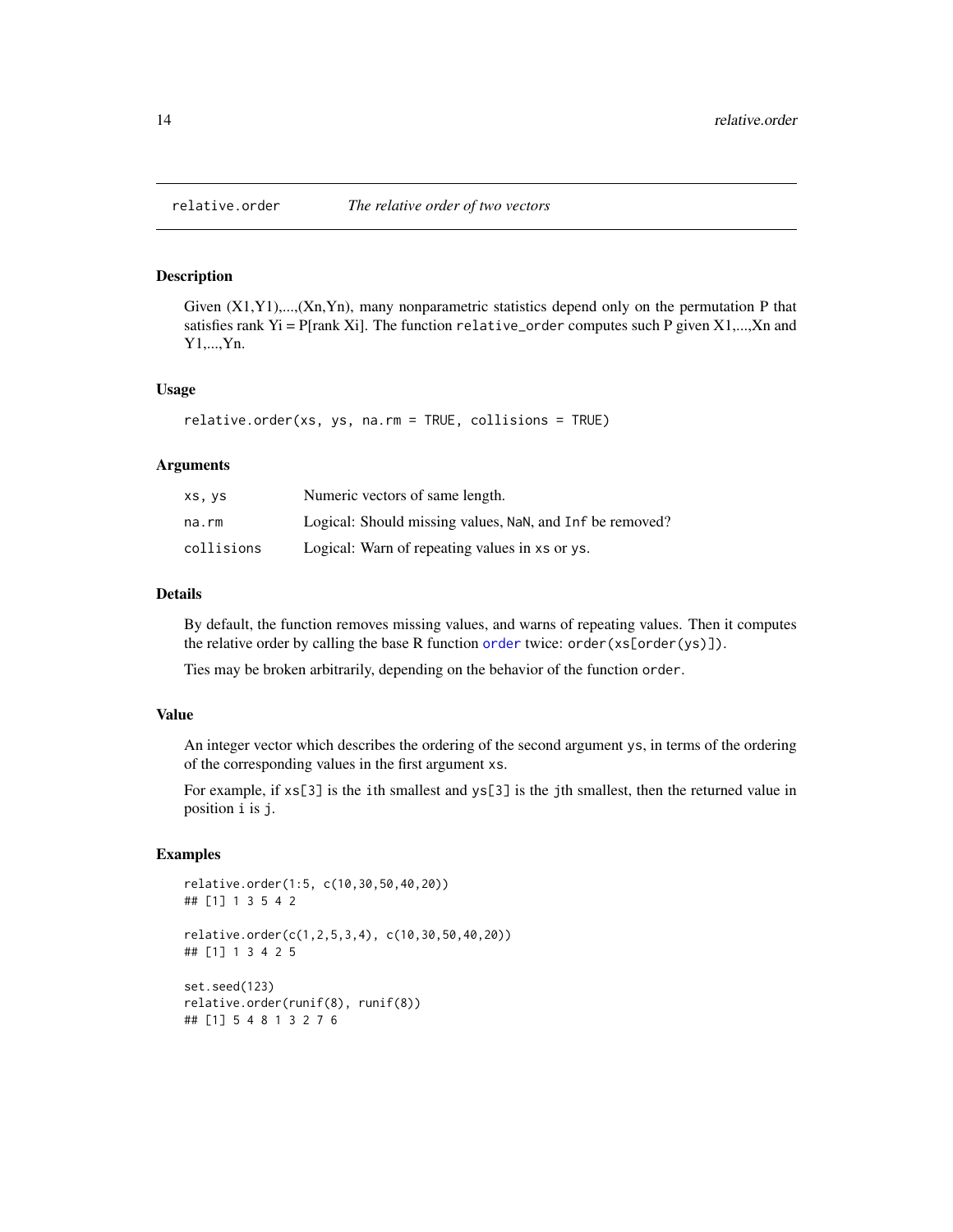#### <span id="page-14-1"></span><span id="page-14-0"></span>Description

The function tau.star.test provides an independence test for two continuous numeric variables, that is consistent for all alternatives. It is based on the Yanagimoto-Bergsma-Dassios coefficient, which compares the frequencies of concordant and discordant quadruples of data points. The test statistic is efficiently computed in O(n log n) time, following work of Even-Zohar and Leng.

#### Usage

```
tau.star.test(xs, ys, na.rm = TRUE, collisions = TRUE, precision = 1e-05)
```
#### Arguments

| XS, YS     | Same-length numeric vectors, containing paired samples.  |
|------------|----------------------------------------------------------|
| na.rm      | Logical: Should missing values, NaN, and Inf be removed? |
| collisions | Logical: Warn of repeating values in xs or ys.           |
| precision  | of p-value, between 0 and 1. Otherwise p-value=NA.       |

#### Value

A list, of class "indtest":

| method      | the test's name                                              |
|-------------|--------------------------------------------------------------|
| n           | number of data points used                                   |
| $Tn/Dn/Rn/$ | the test statistic, measure of dependence                    |
| scaled      | the test statistic rescaled for a standard null distribution |
| p.value     | the asymptotic p-value, by TauStar::pHoeffInd                |

#### P-value

The null distribution of the test statistic was described by Hoeffding. The p-value is approximated by calling the function [pHoeffInd](#page-0-0) from the package TauStar by Luca Weihs.

By default, the p-value's precision parameter is set to 1e-5. It seems that better precision would cost a considerable amount of time, especially for large values of the test statistic. It is therefore recommended to modify this parameter only upon need.

In case that TauStar is unavailable, or to save time in repeated use, set precision = 1 to avoid computing p-values altogether. The scaled test statistic may be used instead. Its asymptotic distribution does not depend on any parameter. Also the raw test statistic may be used, descriptively, as a measure of dependence. Only its accuracy depends on the sample size.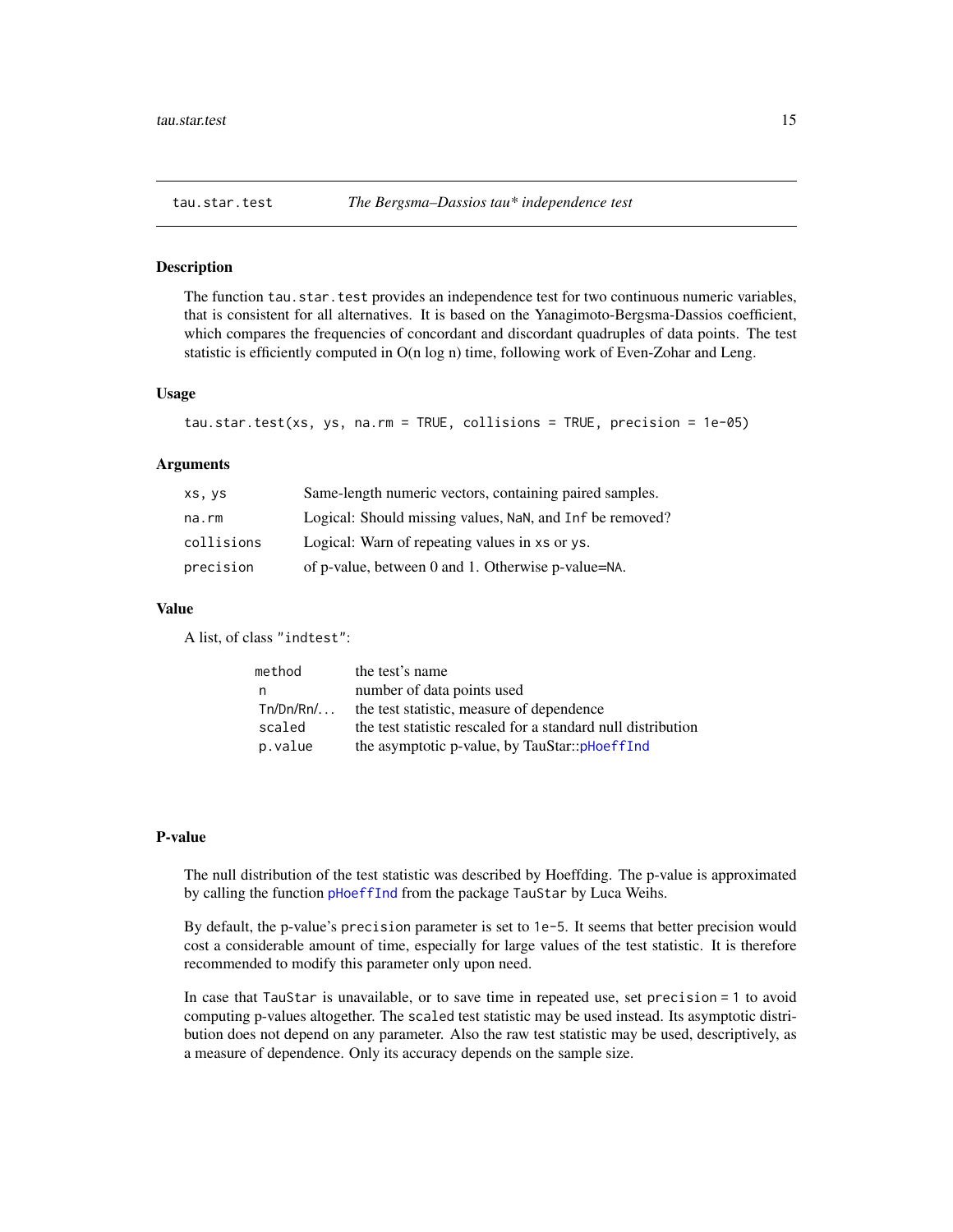This package currently assumes that the variables under consideration are non-atomic, so that ties are not expected, other than by occasional effects of numerical precision. Addressing ties rigorously is left for future versions.

The flag collisions = TRUE invokes checking for ties in xs and in ys, and produces an appropriate warning if they exist. The current implementation breaks such ties arbitrarily, not randomly.

By the averaging nature of the test statistic, it seems that a handful of ties should not be of much concern. In case of more than a handful of ties, our current advice to the user is to break them uniformly at random beforehand.

#### Big Data

The test statistic is computed in almost linear time, O(n log n), given a sample of size n. Its computation involves integer arithmetics of order n^4 or n^5, which should fit into an integer data type supported by the compiler.

Most 64-bit compilers emulate 128-bit arithmetics. Otherwise we use the standard 64-bit arithmetics. Find the upper limits of your environment using

- 1. [max\\_taustar\(](#page-12-1))
- 2. [max\\_hoeffding\(](#page-11-1))

Another limitation is 2^31-1, the maximum size and value of an integer vector in a 32-bit build of R. This is only relevant for the tau star statistic in 128-bit mode, which could otherwise afford about three times that size. If your sample size falls in this range, try recompiling the function [.calc.taustar](#page-3-1) according to the instructions in the cpp source file.

#### References

Bergsma, Wicher; Dassios, Angelos. A consistent test of independence based on a sign covariance related to Kendall's tau. *Bernoulli* 20 (2014), no. 2, 1006–1028.

Yanagimoto, Takemi. "On measures of association and a related problem." Annals of the Institute of Statistical Mathematics 22.1 (1970): 57-63.

Luca Weihs (2019). TauStar: Efficient Computation and Testing of the Bergsma-Dassios Sign Covariance. R package version 1.1.4. https://CRAN.R-project.org/package=TauStar

Even-Zohar, Chaim, and Calvin Leng. "Counting Small Permutation Patterns." arXiv preprint arXiv:1911.01414 (2019).

Even-Zohar, Chaim. "independence: Fast Rank Tests." arXiv preprint arXiv:2010.09712 (2020).

#### See Also

[independence](#page-10-1), [hoeffding.D.test](#page-6-1), [hoeffding.refined.test](#page-8-1)

#### <span id="page-15-0"></span>**Ties**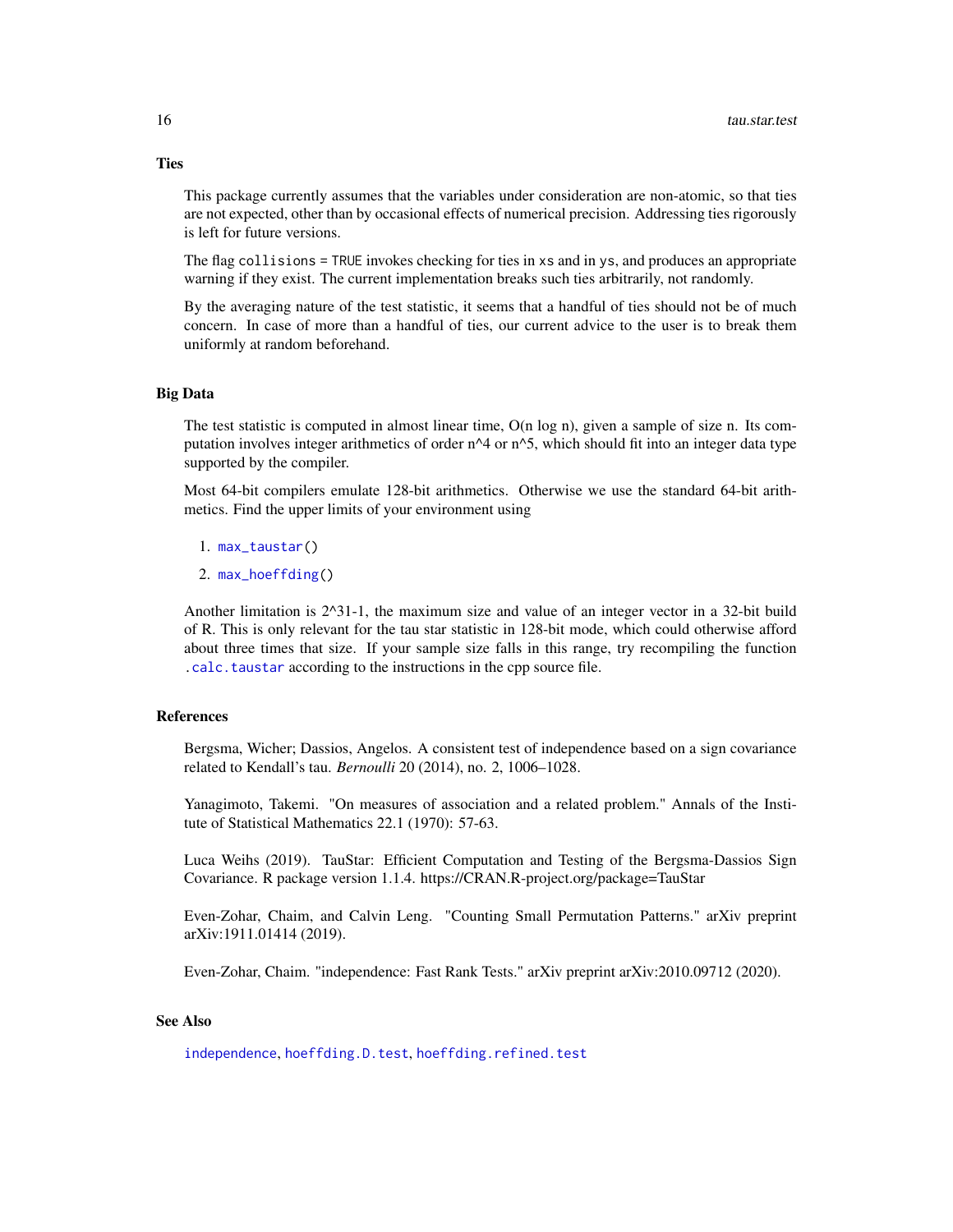#### tau.star.test 17

```
## independent, $p.value is 0.2585027
set.seed(123)
tau.star.test(rnorm(10000),rnorm(10000))
## dependent, even though uncorrelated, $p.value is 0.000297492
set.seed(123)
tau.star.test(rnorm(10000,0,3001:13000), rnorm(10000,0,3001:13000))
```